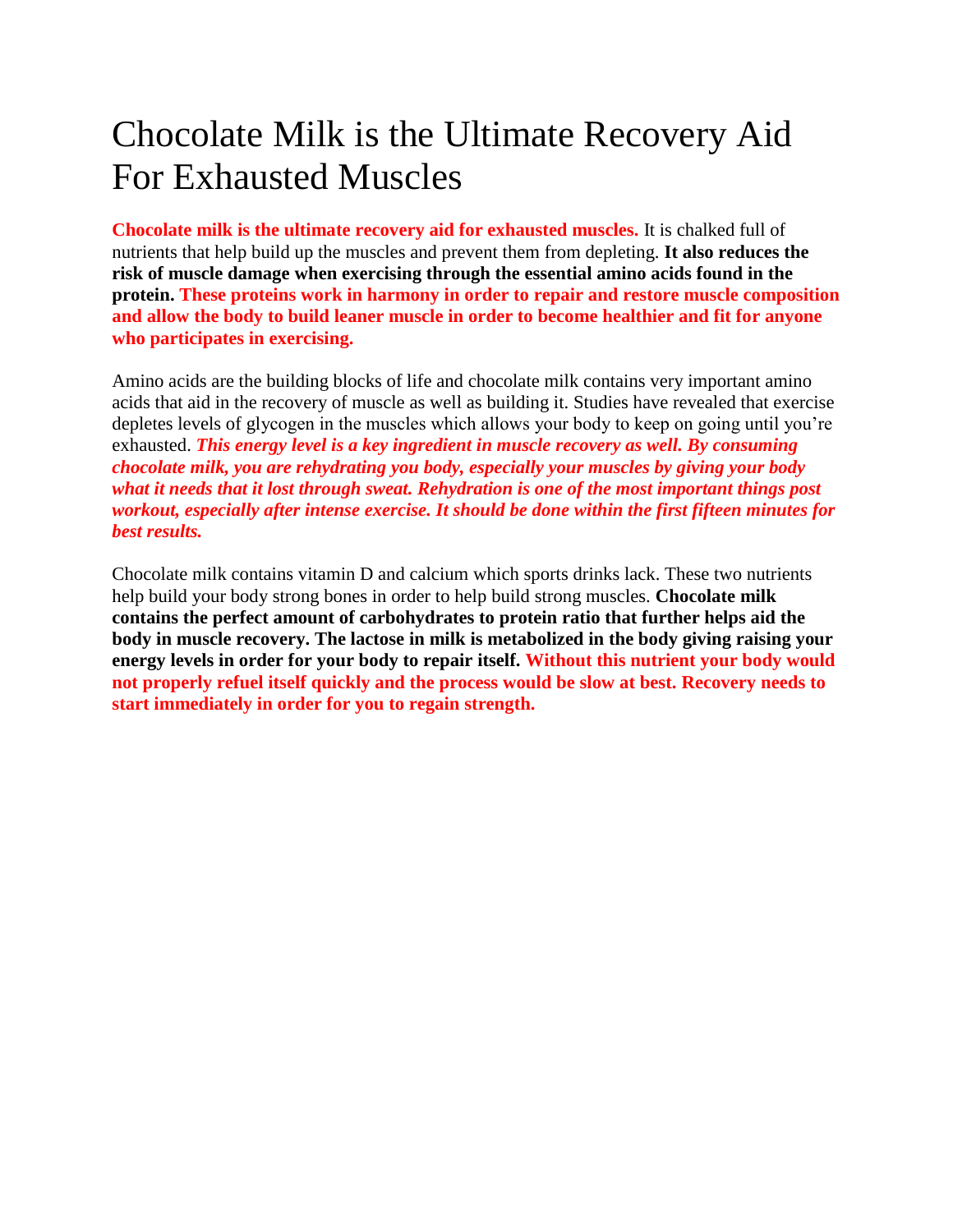

The best ways to build muscle through exercise are to retain that mass through whey protein. Whey helps build muscle as well as repair it which is important for many body builders who participate in extreme work out regimes. Protein shakes or supplements are also important to further benefit the muscles if you wish to bulk up. **Chocolate milk contains both whey protein and casein protein, which together work wonders on the body's muscles for best results during recovery time.**

According to the American College of Sports Medicine and the American Dietetic Association, they recommend chocolate milk for athletes to help aid in muscle recovery due to a study conducted in 2006 regarding chocolate milk versus sports drinks. Carbohydrates are a source of energy for the body and a balanced ratio can be found in chocolate milk that cannot be found in sports drinks that makes it the choice recovery drink for many athletes.

New discoveries and studies are revealing further information to researchers about all the wonderful benefits chocolate milk has on the body health wise and in muscle recovery. **Many sports doctors recommend chocolate milk as a post work out recovery drink, especially to children and teenage athletes for the calcium and vitamin D it contains. As more and more studies reveal the benefits of chocolate milk its fundamental qualities have already been put to use in helping to build and restore muscle for good health.**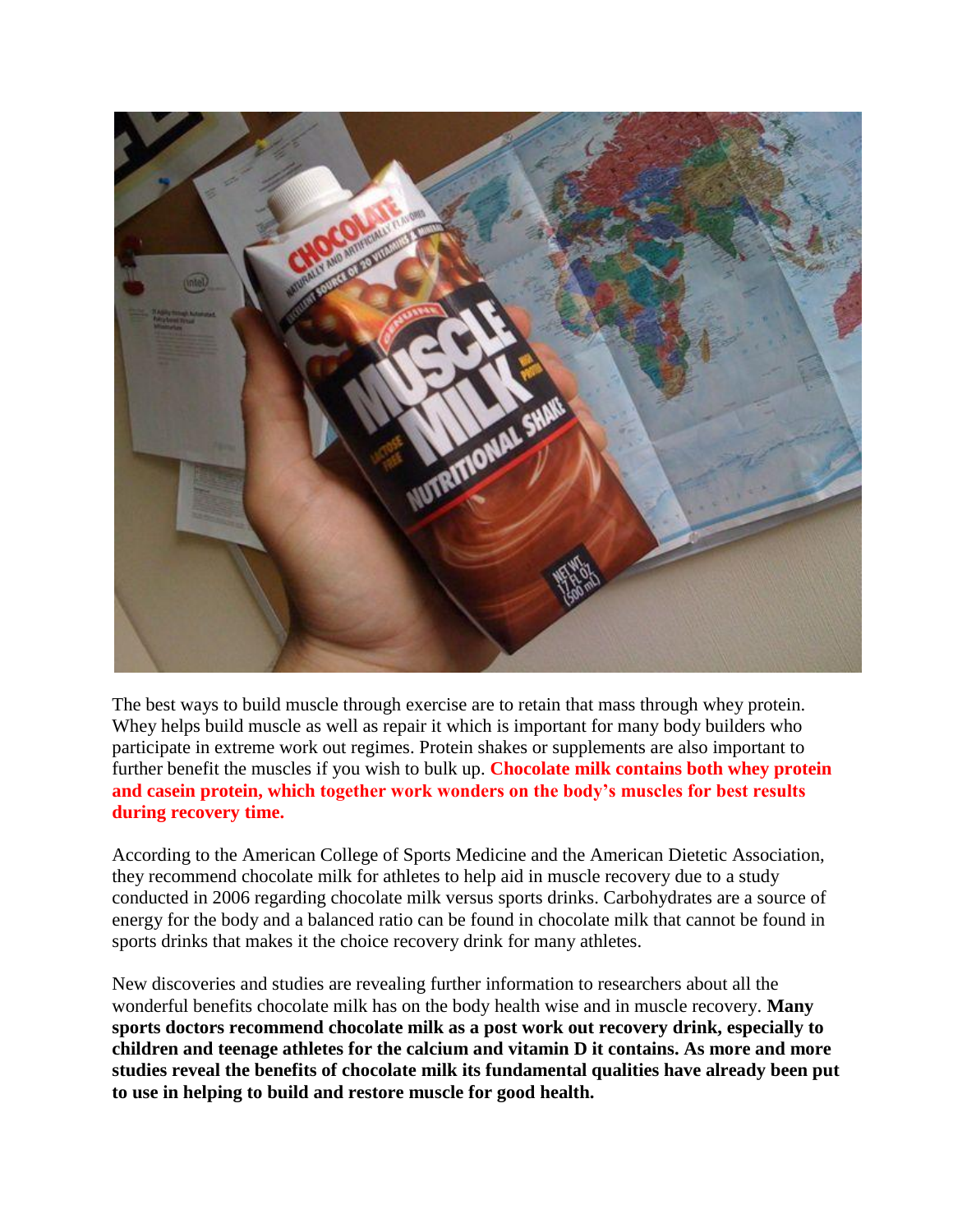

## **Why You Should Drink Chocolate Milk**

Chocolate milk contains numerous benefits when the beneficial qualities of chocolate and milk are combined. It helps build a stronger body for building muscle and recovery quicker after excessive exercise and reduces the risk of many diseases and health problems. Many people don't realize just how good milk is for you and put it off later in life as they grow from a child to an adult. **But chocolate milk is not simple a children's drink, it is a drink everyone should have in order to aid in a healthier body.**

Chocolate milk has been proven through studies to prevent type 2 Diabetes and even help stop obesity. **Studies have found that children who consumed milk over sugary beverages such as soda were less likely to suffer from this disease or obesity.** People believe that by consuming dairy products it will raise your risks of obesity, but the opposite is true. Research has not been able to find any link to dairy and obesity but has found that those who drink milk are often much healthier and happier.

Chocolate has all sorts of antioxidants hidden in it that many people also do not know about. People who eat chocolate are found to be much happier than those who refrain from eating it according to a Canadian study. **Chocolate in essence makes you happy by the compounds and**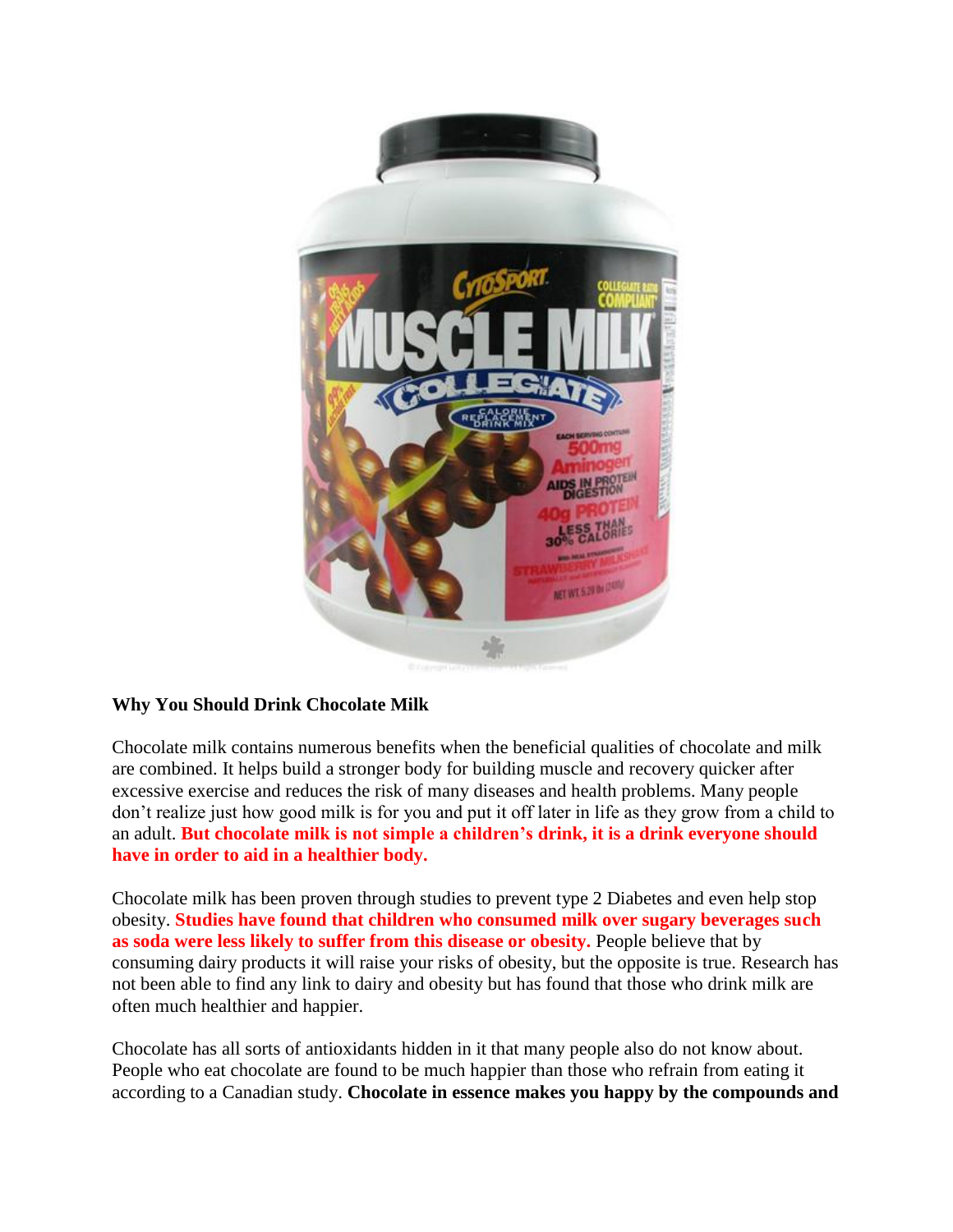**endorphins found in it that releases chemicals in your brain similar to that that are released when you fall in love. Many doctors now recommend that you eat chocolate at least every other day or every three days to promote overall well being.**



**When these two products, milk and chocolate, are combined they work ways that help the body in countless ways.** From Coronary Disease to lessening the chances of strokes and heart attacks from occurring, you'd think more people would drink chocolate milk over sports drinks, but studies have shown that the consumption of milk has actually decrease by more than 30% since the start of the millennium. This is due in part that for the longest time people though that chocolate was actually bad for you.

But new research proves that it is actually very good for you. The Dairy and Nutrition Council is hoping to promote the consumption of milk its many healthy qualities and subsequently chocolate milk by funding research to prove this. **Already they have funded a study that was publish in the International Journal of Sport Nutrition and Exercise Metabolism that did indeed prove that chocolate milk is just as good as Gatorade, if not better because of its additional nutrient content.**